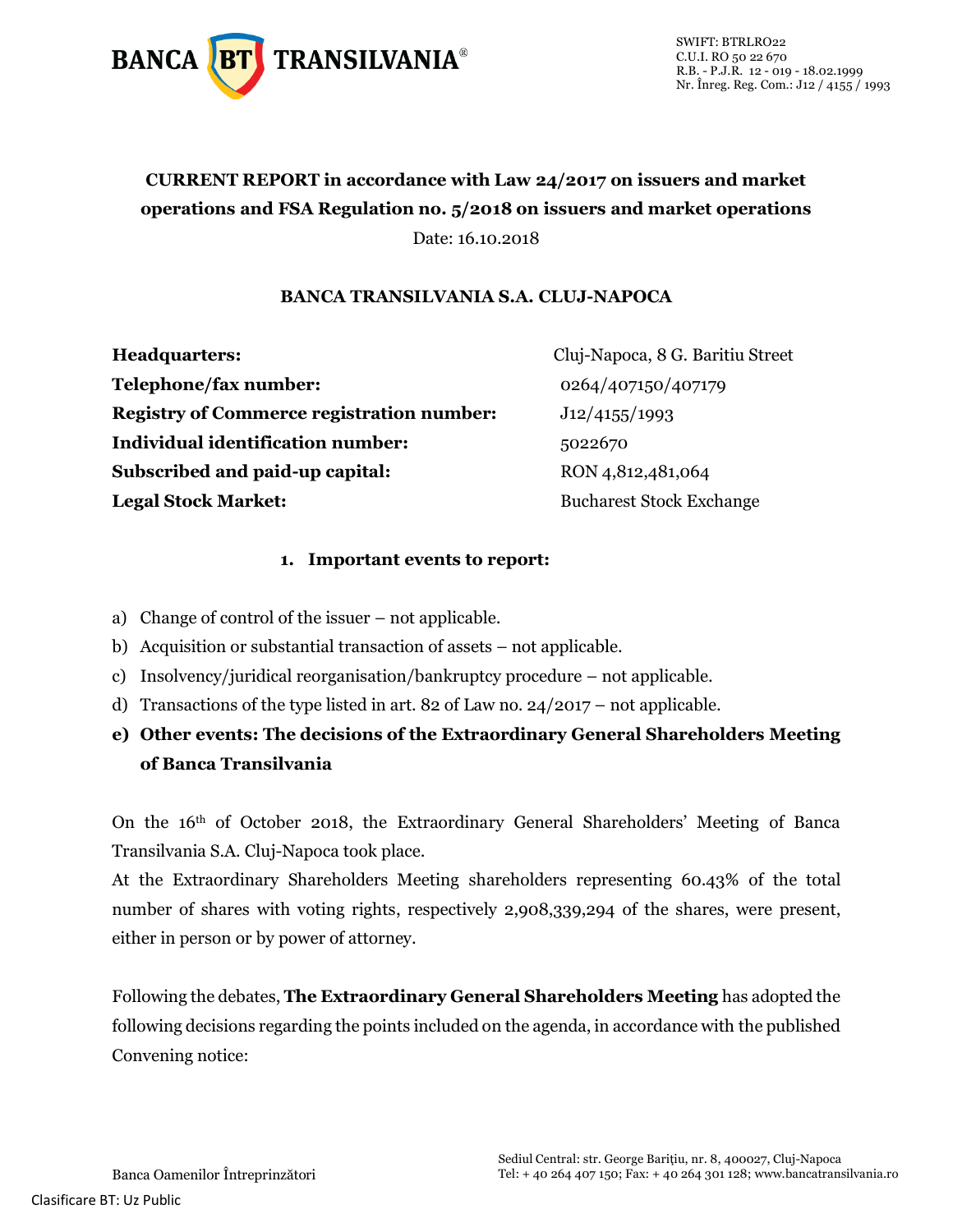

1. Approval of the merger by absorption between Banca Transilvania SA, as an acquiring company, and Bancpost SA, as an acquired company, according to the terms and conditions included in the merger project, and therefore, the approval of the Merger Project and the documents drawn up in relation to it, and all the merger effects, such as, but not being limited to:

(i) the dissolution without liquidation of Bancpost SA and the universal transfer of the Bancpost SA assets (patrimony) to Banca Transilvania S.A. Consequently, the Bancpost S.A. shareholders will receive new shares issued by Banca Transilvania, under the terms and conditions presented in the Merger Project;

(ii) the increase of Banca Transilvania S.A. share capital, under the terms and conditions presented in the Merger Project, and the adequate modification of the BT's Articles of Association; the Bancpost shareholders will receive a number of shares in Banca Transilvania according to the exchange rate indicated in the Merger Project, applied to the number of shares they hold in Bancpost at the reference date of the merger approval decision.

(iii) Granting of a mandate to the Banca Transilvania Board of Directors for the determination of the final value of the BT share capital increase as well as of the merger premium, as stipulated in the Merger Project, having the capacity to decide also on:

a) the option to cancel those TLV shares that would have been allocated to the account of Bancpost shares for which the right of withdrawal has been exercised in accordance with the provisions of art. 134 of the Law no. 31/1990;

b) the option to cancel those shares issued by Banca Transilvania and which, because of rounding operations, are not allocated to the Bancpost shareholders;

c) to set a compensation price for the shares fraction resulting from the rounding;

d) any other items, data, including (but not being limited to, e.g.: the date, the registration date or the payment date, if required) or the events necessary to complete and implement the merger between Banca Transilvania and Bancpost.

2. Approval of the granting of a mandate to Banca Transilvania's Board of Directors, with the right of sub-delegation, to take all the measures and to perform all administrative, economic, financial or legal operations considered necessary or appropriate by them so as to implement the Merger and the Merger itself approval decision, such as, but not being limited to: